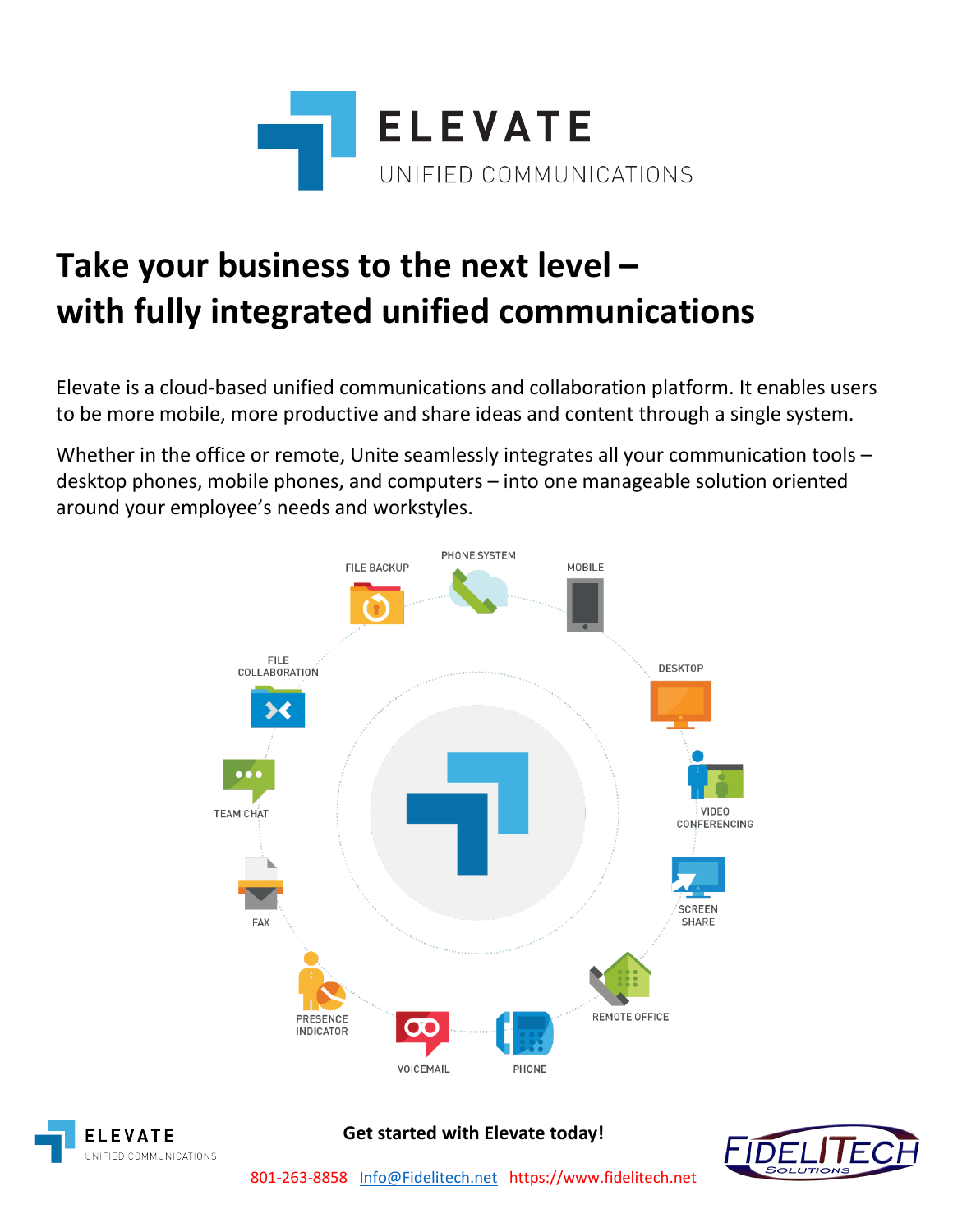

## Simplified scaling & management



## Increased productivity & collaboration







## Highly reliable **The Elevate voice network is purpose-built for reliability**

- East and West coast datacenters provide redundancy and minimize latency
- Stringent prequalification guidelines and proprietary VoIP network testing help ensure a reliable connection and crystal-clear voice quality

## **Elevate scales according to the needs of any business**

- Order service according to the number of users or resources needed today; pay only for what is used
- Ordering additional service is easy and can be spun up quickly
- Scales to a large number of users per business

### **Elevate makes a more productive workforce**

- Allows mobile devices to interact seamlessly with the corporate phone system
- Anywhere, anytime, and on any device, creating a more flexible workforce
- Transcribes voicemail messages to text and/or email, allowing for more efficient voicemail management.
- Integrated chat, SMS, video conferencing, screen sharing, file sharing and backup extends reach and facilitates increased collaboration.

## Business continuity **Ensure that you never miss an important business call**

- The Elevate mobile app has full business phone functionality to be used in the event that desk phones become unavailable
- Cloud based systems are immune to local outages. Elevate will try all user devices, then dial phone numbers like cell phones, hunt groups, or other auto attendants.

## Lower cost **No hardware to buy, install, manage, upgrade or replace**

- Lower infrastructure and operating costs compared to traditional phone service
- Reduces infrastructure and operating costs; no additional hardware to buy
- Consolidates voice and data onto one network
- Flat, per-user rates with unlimited domestic local & long distance calling



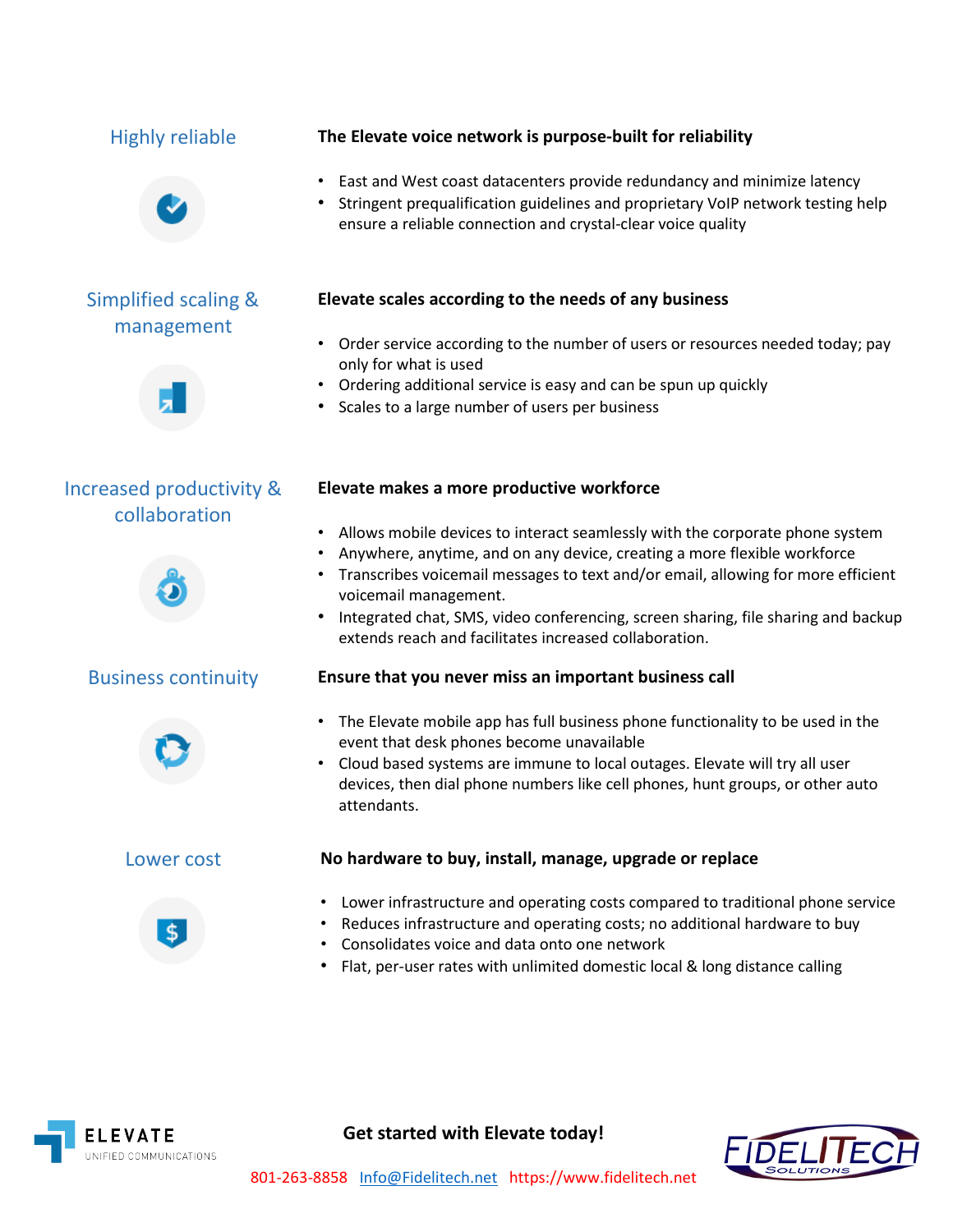## DESKTOP PHONES

- Easy-to-use interfaces, rich audio quality and productivity features
- Phones are pre-programmed to work seamlessly with Elevate
- Phones are plug and play, and can be used anywhere there is an internet connection\*





 **Polycom VVX Yealink DECT Cordless**



**Polycom SoundStation** Conference Phones



**Yealink T4 series**

## ELEVATE – WHAT'S INCLUDED

### **Each user receives:**

- Local phone number with unique extension
- Ability to have up to five endpoints
- Inbound/Outbound Caller ID
- WebFax
- Voicemail box with transcription services
- Elevate Mobile App & Desktop App
- Online Meeting with up to 4 participants (30 with Elevate Pro)
- 2GB per user ShareSync file share and backup (100Gb per user with Elevate Pro)

#### **Each account receives:**

- Centralized management of all locations
- Auto Attendant with a direct inward dial phone number
- Ability to configure up to 10 hunt groups
- Conferencing: 200 toll-free minutes / month
- Active directory integration for easy configuration of users
- Hunt Group reporting
- Enable/Disable call recording

## ELEVATE COMMUNICATION FEATURES

### **System Features Phone Features**

- Voicemail with Transcription Call Forward Administrator Password
- 
- 
- Custom Hold Music & Greetings Call History Call Park
- Direct Inbound Dialing (DID) Call Transfer Inbound Caller Name
- 
- 
- 
- Hunt Group Call Reporting Extension Dialing On-Hook Dialing
- Email and SMS notifications Configurable Ring Options Remote Line Key
- Busy Lamp Field / Call Presence Voicemail Transfer to Voicemail

- 
- 
- 
- 
- 
- Call Flip Call Waiting Call Flip
	-
	-
	-
	-
	-
- 
- Auto Attendant Call Hold Named Ring Groups
- Caller ID Call Recording Page all Phones
	-
	-
	-
- Conference Bridge 3-way Calling Configurable Line Keys
- Hunt Groups Do Not Disturb Speakerphone
	-
	-
	-

\*Some restrictions apply to countries outside the US





- 
- 
-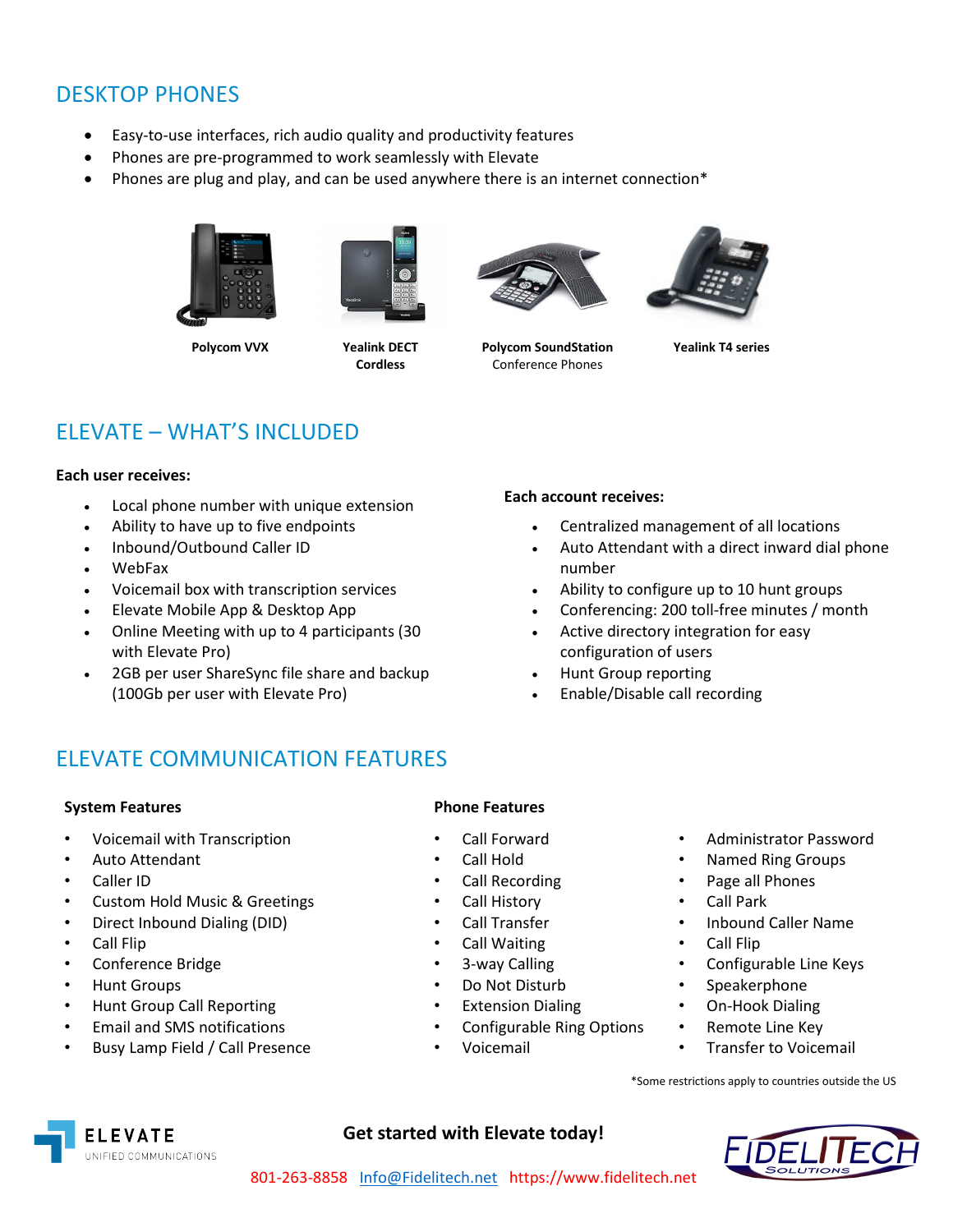## ELEVATE PRODUCTIVITY FEATURES

### **Elevate Desktop Application**

The Elevate Desktop App brings essential collaboration tools together, so employees can send and receive chats and SMS messages, place and receive calls, share screens, start video calls and share files—all from one application.

- Have the flexibility to use your desktop application to place and receive calls in two ways – either as a call controller for your associated desk phone, or as a softphone from your Mac® or PC.
- One place to see the availability of coworkers, place a phone call, start team chat, send text messages, and a launch a video conference.
- With the Elevate Desktop and Mobile Applications, you can take your contacts, files and conversations with you – wherever you are.



## **Elevate Mobile App**

This powerful application transforms your phone into an essential collaboration tool, making teamwork on-the-go easier than ever. See who is available, send and receive chats and text messages, place calls and see voicemails all from one application anytime, anywhere.

- Extend your business phone number and extension to your mobile phone, so you can place and receive calls on-the-go or even transfer calls from your desktop phone to your mobile device – seamlessly, without interruption.
- Your full desktop chat and SMS history is synchronized with your mobile device so you can stay connected and continue conversations no matter where you are.
- From your mobile device (Android®, IOS®) sync your contacts from popular thirdparty platforms (Office365®, G-Suite™ and more) to all your Elevate Apps

## **Video Conferencing & Screen Sharing**

Elevate includes Online Meeting, an easy-to use, reliable video collaboration tool.

- HD video conferencing eliminates unnecessary travel and empowers teams with remote members to be more productive
- Screen sharing. The computer desktop can be shared with team members in realtime, improving collaboration and speed of decision making
- Includes a conference dial-in number, and custom URLs for meetings
- Screen annotation to drive more engagement from meeting attendees



UNIFIED COMMUNICATIONS

## **File Sharing & Security**

File sync and share with backup for desktops, mobile devices, and file servers.

- The most current version of files from any device
- Easy and secure file sharing
- Integration with Windows file server, Exchange Email, Active Directory, Outlook, Office, and Office 365®
- Full control over files, users, devices, and sharing activities